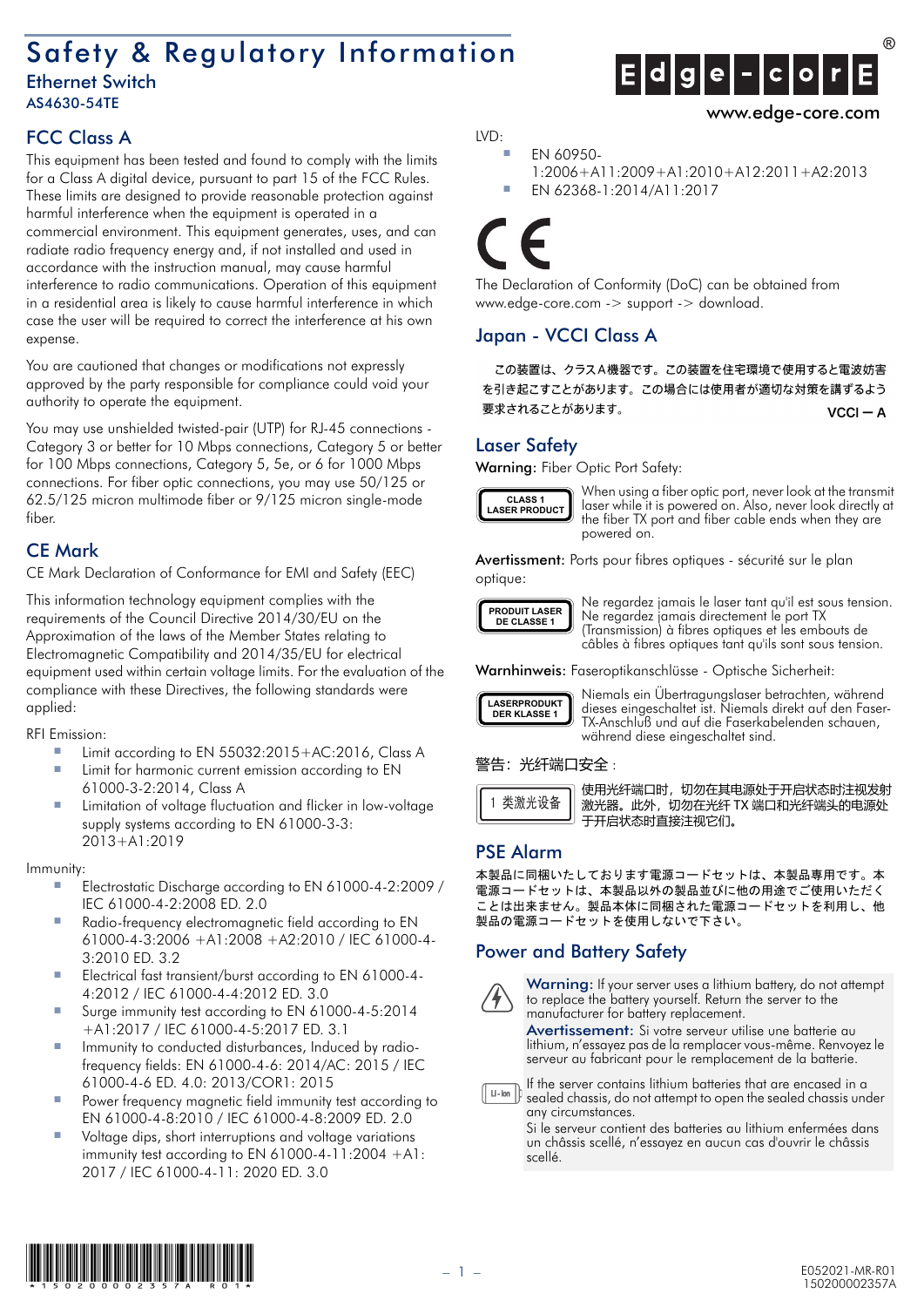

Risk of explosion if the battery is replaced by an incorrect type. Dispose of used batteries according to the instructions. Risque d'explosion si la batterie est remplacée par un type incorrect. Éliminez les piles usagées conformément aux instructions.

Caution - Risk of Electrical Shock: To disconnect power, remove all power cords from the unit.

Attention - Risque de Choc Électrique: Pour débrancher, l'alimentation électrique, veuillez assurer tous les cables d'alimentation sont retires de l'unite.

感電の危: 電源を切る場合は、電源コートを本装置から抜いて くたさい 。 電的危險: 如要切斷電源 , 請將全部電源線都從機器上拔掉<br>由的危险: 如要切断电源 , 请将全部由源线都从机器上拔掉

### Power Cord Safety

Please read the following safety information carefully before installing the switch:

Warning: Installation and removal of the unit must be carried out by qualified personnel only.

- The unit must be connected to an earthed (grounded) outlet to comply with international safety standards.
- Do not connect the unit to an A.C. outlet (power supply) without an earth (ground) connection.
- The appliance coupler (the connector to the unit and not the wall plug) must have a configuration for mating with an EN 60320/IEC 320 appliance inlet.
- The socket outlet must be near to the unit and easily accessible. You can only remove power from the unit by disconnecting the power cord from the outlet.
- This unit operates under SELV (Safety Extra Low Voltage) conditions according to IEC 60950. The conditions are only maintained if the equipment to which it is connected also operates under SELV conditions.

#### France and Peru only

This unit cannot be powered from IT† supplies. If your supplies are of IT type, this unit must be powered by  $230$  V ( $2P+T$ ) via an isolation transformer ratio 1:1, with the secondary connection point labelled Neutral, connected directly to earth (ground).

#### † Impédance à la terre

Important! Before making connections, make sure you have the correct cord set. Check it (read the label on the cable) against the following:

| <b>Power Cord Set</b> |                                                                                                                                                                                                                                                                                                                                                                                                                                                       |  |  |  |  |
|-----------------------|-------------------------------------------------------------------------------------------------------------------------------------------------------------------------------------------------------------------------------------------------------------------------------------------------------------------------------------------------------------------------------------------------------------------------------------------------------|--|--|--|--|
| U.S.A. and<br>Canada  | The cord set must be UL-approved and CSA certified.<br>The minimum specifications for the flexible cord are:<br>- No. 18 AWG - not longer than 4.5 meters, Type SJE,<br>SJT, or ST<br>- No. 18 AWG - not longer than 2.4 meters, Type SVT or<br>SPT-2<br>- 3-conductor<br>The cord set must have a rated current capacity of at least<br>10 A.<br>The attachment plug must be an earth-grounding type<br>with NEMA 5-15P (10 A, 125 V) configuration. |  |  |  |  |
| Denmark               | The supply plug must comply with Section 107-2-D1,<br>Standard DK2-1a or DK2-5a.                                                                                                                                                                                                                                                                                                                                                                      |  |  |  |  |
| Switzerland           | The supply plug must comply with SEV/ASE 1011.                                                                                                                                                                                                                                                                                                                                                                                                        |  |  |  |  |
| U.K.                  | The supply plug must comply with BS1363 (3-pin 13 A)<br>and be fitted with a 5 A fuse which complies with BS1362.<br>The mains cord must comply with IEC 60227 (designation<br>60227 IEC 52).                                                                                                                                                                                                                                                         |  |  |  |  |

| <b>Power Cord Set</b> |  |  |
|-----------------------|--|--|
|-----------------------|--|--|

Europe The supply plug must comply with CEE7/7 ("SCHUKO"). The mains cord must comply with IEC 60227 (designation 60227 IEC 52). IEC-320 receptacle.

#### 电源线安全

安装交换机前,请仔细阅读以下安全信息。

警告:安装或拆卸本装置时,必须由合格的人员进行操作。

- 必须将本装置连接至接地插座, 以符合国际安全标准。
- 切勿将本装置连接至未接地的 AC 插座 (电源)。
- 电器耦合器 (指的是插入装置的连接器,而非壁式插座) 必须与 EN 60320/IEC 320 电器插座相匹配。
- 插座应位于装置附近易于连接的位置。只能透过从插座上断 开电源线来断开装置电源。
- 本装置在 IEC 60950 的 SELV (安全特低电压) 条件下进行 运转。设备的连接方也必须在 SELV 条件下运转,否则无法 保持该条件。

#### 仅适用于法国和秘鲁

本装置无法透过 IT 供电系统进行供电。如使用 IT 供电系统, 本装置 必须使用绝缘变压器率为 1:1 的 230 V (2P+T) 进行供电, 且辅助 连接点必须标记为中性并直接接地。

† Impédance à la terre

重要!连接前,请确保使用的缆线组件正确无误。检查 (查看缆在 线的标签)是否符合以下项目:

| 电源线组件      |                                                                                                                                                                                                                                       |
|------------|---------------------------------------------------------------------------------------------------------------------------------------------------------------------------------------------------------------------------------------|
| 美國和<br>加拿大 | 缆线组件必须经过 UL 认可和 CSA 认证。<br>软线的最低规格配置必须满足以下:<br>- 不超过 4.5 米的 18 号 AWG 缆线 , SJE, SJT 或 ST 类<br>型.<br>- 不超过 2.4 米的 18 号 AWG 缆线 , SVT 或 SPT-2 类<br>型.<br>- 3 导线。<br>缆线组件的额定电流容量不得低于 10 A。<br>附件插头必须是带有 NEMA 5-15P (10 A,125 V)<br>置的接地类型。 |
| 丹麦         | 电源插头必须符合 DK2-1a 或 DK2-5a 标准的第 107-<br>2-D1部分。                                                                                                                                                                                         |
| 瑞士         | 电源插头必须符合 SEV/ASE 1011。                                                                                                                                                                                                                |
| 英国         | 电源插头必须符合 BS1363 (3 针 13 A),且装有符<br>合 BS1362 的 5 A 保险丝。<br>主缆线必须符合 IEC 60227 (规定 60227 IEC 52)。                                                                                                                                        |
| 欧洲         | 电源插头必须符合 CEE7/7 ("SCHUKO")。<br>主缆线必须符合 IEC 60227 (规定 60227 IEC 52)。<br>IEC-320 插座。                                                                                                                                                    |

Veuillez lire à fond l'information de la sécurité suivante avant d'installer le Switch:

Avertissement: L'installation et la dépose de ce groupe doivent être confiés à un personnel qualifié.

Ne branchez pas votre appareil sur une prise secteur (alimentation électrique) lorsqu'il n'y a pas de connexion de mise à la terre (mise à la masse).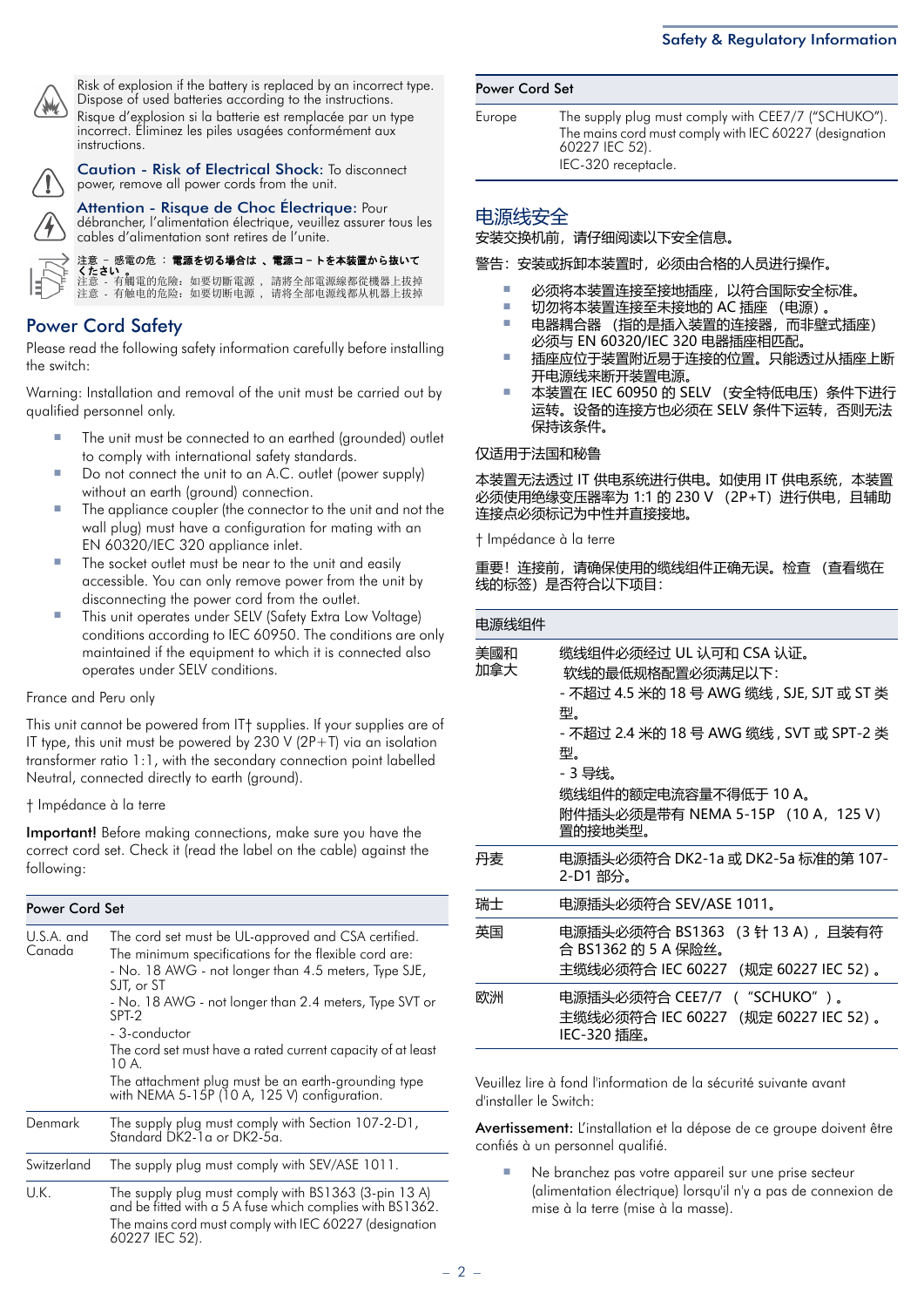#### Safety & Regulatory Information

- Vous devez raccorder ce groupe à une sortie mise à la terre (mise à la masse) afin de respecter les normes internationales de sécurité.
- Le coupleur d'appareil (le connecteur du groupe et non pas la prise murale) doit respecter une configuration qui permet un branchement sur une entrée d'appareil EN 60320/IEC 320.
- La prise secteur doit se trouver à proximité de l'appareil et son accès doit être facile. Vous ne pouvez mettre l'appareil hors circuit qu'en débranchant son cordon électrique au niveau de cette prise.
- L'appareil fonctionne à une tension extrêmement basse de sécurité qui est conforme à la norme IEC 60950. Ces conditions ne sont maintenues que si l'équipement auquel il est raccordé fonctionne dans les mêmes conditions.

France et Pérou uniquement:

Ce groupe ne peut pas être alimenté par un dispositif à impédance à la terre. Si vos alimentations sont du type impédance à la terre, ce groupe doit être alimenté par une tension de 230 V (2 P+T) par le biais d'un transformateur d'isolement à rapport 1:1, avec un point secondaire de connexion portant l'appellation Neutre et avec raccordement direct à la terre (masse).

Cordon électrique - Il doit être agréé dans le pays d'utilisation

| Etats-Unis et<br>Canada: | Le cordon doit avoir reçu l'homologation des UL et un<br>certificat de la CSA.<br>Les spécifications minimales pour un cable flexible sont:<br>- AWG No. 18 pour un cable de longueur inférieure à<br>4.5 mètres, type SJE, SJT ou ST.<br>- AWG No. 18 pour un cable de longueur inférieure à<br>2.4 mètres, type SVT ou SPT-2.<br>- 3 conducteurs.<br>Le cordon doit être en mesure d'acheminer un courant<br>nominal d'au moins 10 A.<br>La prise femelle de branchement doit être du type à mise<br>à la terre (mise à la masse) et respecter la configuration<br>NEMA 5-15P (10 A, 125 V). |
|--------------------------|------------------------------------------------------------------------------------------------------------------------------------------------------------------------------------------------------------------------------------------------------------------------------------------------------------------------------------------------------------------------------------------------------------------------------------------------------------------------------------------------------------------------------------------------------------------------------------------------|
| Danemark:                | La prise mâle d'alimentation doit respecter la section<br>107-2 D1 de la norme DK2 1a ou DK2 5a.                                                                                                                                                                                                                                                                                                                                                                                                                                                                                               |
| Suisse:                  | La prise mâle d'alimentation doit respecter la norme SEV/<br>ASE 1011.                                                                                                                                                                                                                                                                                                                                                                                                                                                                                                                         |
| Europe                   | La prise secteur doit être conforme aux normes CEE 7/7<br>("SCHUKO")<br>Le cordon d'alimentation doit être conforme à la norme<br>IEC 60227 (IEC 60227 désignation 52)                                                                                                                                                                                                                                                                                                                                                                                                                         |

Bitte unbedingt vor dem Einbauen des Switches die folgenden Sicherheitsanweisungen durchlesen:

Warnung: Die Installation und der Ausbau des Geräts darf nur durch Fachpersonal erfolgen.

- Das Gerät sollte nicht an eine ungeerdete Wechselstromsteckdose angeschlossen werden.
- Das Gerät muß an eine geerdete Steckdose angeschlossen werden, welche die internationalen Sicherheitsnormen erfüllt.
- Der Gerätestecker (der Anschluß an das Gerät, nicht der Wandsteckdosenstecker) muß einen gemäß EN 60320/IEC 320 konfigurierten Geräteeingang haben.
- Die Netzsteckdose muß in der Nähe des Geräts und leicht zugänglich sein. Die Stromversorgung des Geräts kann nur durch Herausziehen des Gerätenetzkabels aus der Netzsteckdose unterbrochen werden.

Der Betrieb dieses Geräts erfolgt unter den SELV-Bedingungen (Sicherheitskleinstspannung) gemäß IEC 60950. Diese Bedingungen sind nur gegeben, wenn auch die an das Gerät angeschlossenen Geräte unter SELV-Bedingungen betrieben werden.

| werden: | <b>Stromkabel</b> . Dies muss von dem Land, in dem es benutzt wird geprüft                                                                 |
|---------|--------------------------------------------------------------------------------------------------------------------------------------------|
| Schweiz | Dieser Stromstecker muß die SEV/ASE 1011<br>Bestimmungen einhalten.                                                                        |
| Europe  | Das Netzkabel muss mit IEC 60227 (IEC 60227<br>entsprechen Bezeichnung 52)<br>Der Netzstecker muß die Norm CEE 7/7 erfüllen<br>("SCHUKO"). |

# Warnings and Cautionary Messages

**Warning:** This product does not contain any serviceable user parts **Warning:** Installation and removal of the unit must be carried out by qualified personnel only. **Warning:** When connecting this device to a power outlet, connect the field ground lead on the tri-pole power plug to a valid earth ground line to prevent electrical hazards. **Warning:** This switch uses lasers to transmit signals over fiber optic cable. The lasers are compliant with the requirements of a Class 1 Laser Product and are inherently eye safe in normal operation. However, you should never look directly at a transmit port when it is powered on. **Warning:** When selecting a fiber SFP/SFP+/QSFP+ device, considering safety, please make sure that it can function at a temperature that is not less than the recommended maximum operational temperature of the product. You must also use an approved Laser Class 1 SFP/SFP+/QSFP+ transceiver. **Caution:** Wear an anti-static wrist strap or take other suitable measures to prevent electrostatic discharge when handling this equipment. **Caution:** Do not plug a phone jack connector in the RJ-45 port. This may damage this device. **Caution:** Use only twisted-pair cables with RJ-45 connectors that conform to FCC standards. **Caution:** The switch includes plug-in power supply (PSU) and fan tray modules that are installed into its chassis. All installed modules must have a matching airflow direction. That is, if the installed power modules have a front-to-back (F2B) airflow direction, all the installed fan tray modules must also have a F2B airflow direction. **Avertissement:** Ce produit ne contient aucun composant susceptible d'être réparé par l'utilisateur. **Avertissement:** L'installation et la dépose de l'unité ne doivent être réalisées que par du personnel qualifié.

**Avertissement:** Lorsque vous branchez cet appareil sur une prise électrique, la terre de la fiche à trois pôles doit être branchée sur une ligne mise à la terre pour écarter tout danger électrique.

**Avertissement:** Ce commutateur utilise des lasers pour transmettre des signaux via un câble de fibre optique. Ces lasers répondent aux exigences des produits laser de classe 1 et sont sans danger intrinsèque pour les yeux, sous réserve de leur utilisation normale. Vous ne devrez cependant jamais regarder directement un port de transmission lorsque ce dernier est sous tension.

**Avertissement:** Lorsque vous utilisez un dispositif fibre de type SFP/SFP+/QSFP+, en ce qui concerne la sécurité, assurezvous qu'il puisse fonctionner à une température inférieure à la température maximale de fonctionnement recommandée du produit. Utilisez également un émetteur-récepteur laser SFP/ SFP+/QSFP+ de classe 1 agrée.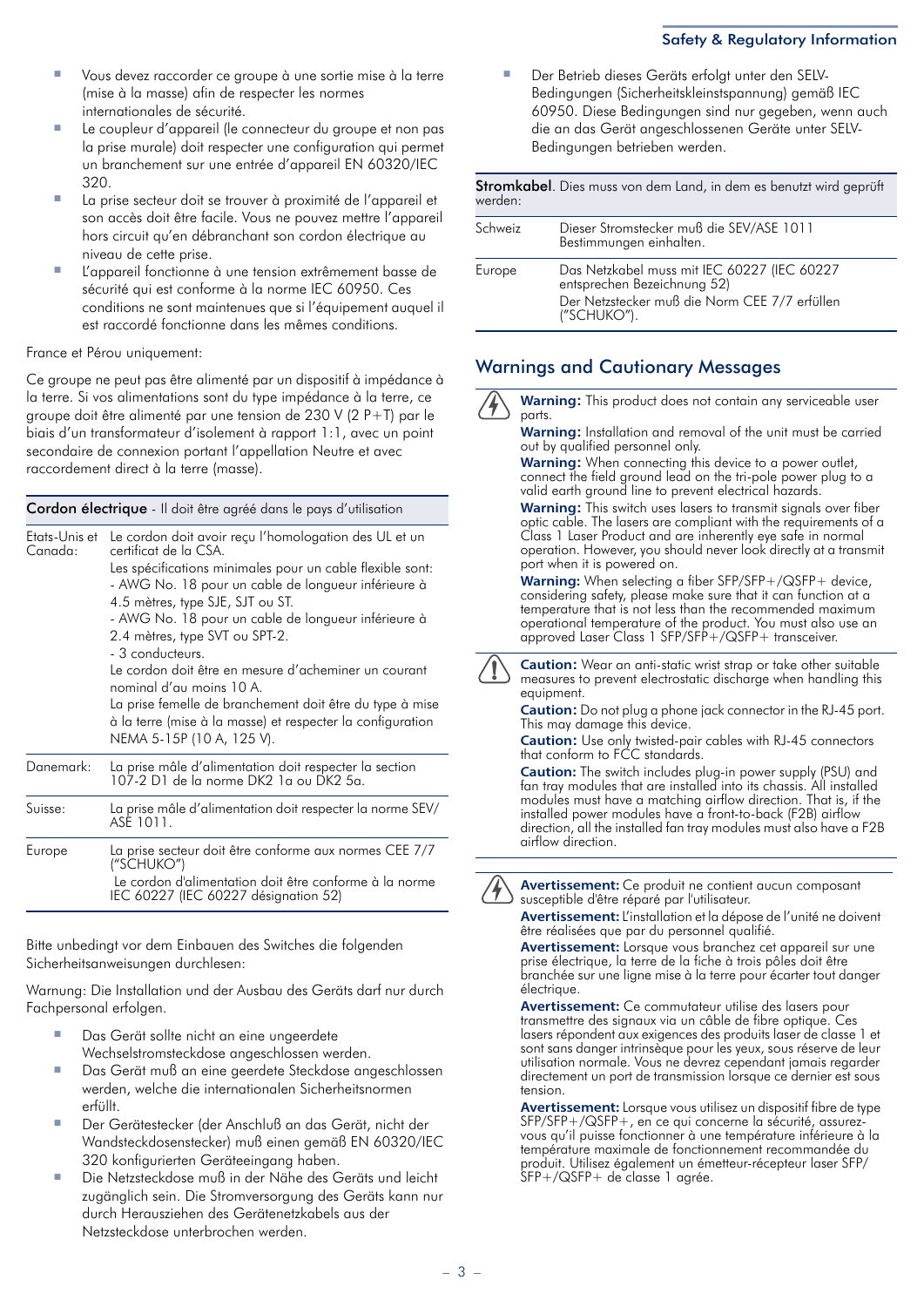**Attention:** La manipulation de cet équipement requiert le port d'un bracelet antistatique ou l'utilisation d'autres mesures pour éviter toute décharge électrostatique.

**Attention:** Ne branchez pas un connecteur téléphonique dans le port RJ-45. Vous risqueriez d'endommager l'appareil. **Attention:** Ne branchez que des fils torsadés par paires conformes aux normes FCC sur les connecteurs RJ-45.

**Attention:** Le commutateur comprend des modules d'alimentation et de bac de ventilateurs installés sur son châssis. Tous les modules installés doivent avoir une direction de circulation d'air correspondante. C'est-à-dire que tous les modules doivent avoir la même direction de circulation d'air : avant vers arrière (F2B), ou arrière vers avant (B2F).

# 警告和警示消息

警告:此产品不含任何用户可维修的部件。

警告:本机的安装和拆卸必须由专业人士来完成。

警告:在将此设备连接到电源插座时,将三插片电源插头上 的接地导线连接到有效的接地线路,以防止电气危险。 警告: 此交换机使用激光器通过光纤线缆发射信号。这些激

光器符合 1 类激光产品的要求,在正常使用情况下对眼睛无 害。但是,切勿在电源开启状态下直接注视发射端口。

警告: 在选择光纤 SFP/SFP+/QSFP+ 设备时,为安全起 见,请确保其可以在不低于为产品建议的最大工作温度下工 作。此外,还必须使用经过认可的激光 1 类 SFP/SFP+/ QSFP+ 收发器。

小心:为防止静电释放,在操作此设备时,应戴上防静电腕 带或采取其他必要措施。

小心:请勿将电话插头插入 RJ-45 端口。否则,可能损坏 此设备。

小心: 只应使用符合 FCC 标准且带有 RJ-45 接头的双绞 线。

小心:本交换机的机箱中安装有插入式电源 (PSU) 和风 扇架模块。所有后部安装模块都必须具有匹配的气流方 向。即,如果安装的电源模块有从前到后 (F2B) 的气流通 过,则所有安装的风扇架模块也必须有 F2B 气流通过。

# Class A 警语

警告: 此为 A 级产品, 在生活环境中, 该产品可能会造成 无线电干扰。在这种情况下,可能需要用户对其干扰采取切 实可行的措施。

## **BSMI (Taiwan)**

告使用者

此為甲類資訊技術設備,於居住環境中使用時,可能會造成 射頻擾動,在此種情況下,使用者會被要求採取某些適當的 對策。

# **BSMI Taiwan**

警告使用者 : 此為甲類資訊技術設備 , 於居住環境中使用 , 可能會造 成射頻擾動 , 在此種情況下 , 使用者會被要求採取某些適當的對策。 電氣方面的安全性

- 為避免可能的電擊造成嚴重損害,再搬動產品之前,請先將產品 電源線暫時從電源插座中拔掉。
- 當您要加入硬體裝置到系統中或者要移除系統中的硬體裝置時, 請務必先連接該裝置的訊號線,然後再連接電源線。可能的話, 在安裝硬體裝置之前先拔掉產品的電源供應器電源線。
- 當您要從主機板連接或拔除任何的訊號線之前,請確定所有電源 線已事先拔掉。
- 請確定電源供應器的電壓設定已調到本國 / 本區域所使用的電壓 標準值。若您不確定您所屬區域的供應電壓值為何,那麼請就近 詢問當地的電力公司人員。

如果電源供應器已損壞,請不要嘗試自行修復。請將之交給專業 技術服務人員或經銷商來處理。

#### **操作方面的安全性**

- ◆ 在使用產品之前,請確定所有的排線、電源線都已正確地連接 好。若您發現有重大的瑕疵,請盡速連絡您的經銷商。
- 為避免發生電氣短路情形,請務必將所有沒用到的螺絲、迴紋針 及其他零件收好,不要遺留在主機板上或產品主機中。
- 灰塵、溼氣以及劇烈的溫度變化都會影響主機板的使用壽命,因 此請盡量避免放置在這些地方。
- 請勿將產品主機放置在容易搖晃的地方。
- 若在本產品的使用上有任何的技術性問題,請和經過檢定或有經 驗的技術人員聯絡。

#### **使用注意事項**

- ◆ 在您開始操作本系統之前,請務必詳閱以下注意事項,以避免因 為人為的疏失造成系統損傷甚至人體本身的安全。
- ◆ 使用前,請檢查產品各部份組件是否正常,以及電源線是否有任 破損,或是連接不正確的情形發生。
- 如果有任何破損情形,請盡速與您的授權經銷商連絡,更換良好 的線路。
- 產品放置的位置請遠離灰塵過多,溫度過高,太陽直射的地方。
- 保持機器在乾燥的環境下使用,雨水、溼氣、液體等含有礦物質 將會腐蝕電子線路。
- 使用時,請務必保持周遭散熱空間,以利散熱。
- ◆ 使用前,請檢查各項周邊設備是否都已經連接妥當再開機。
- 避免邊吃東西邊使用,以免污染機件造成故障。
- 請避免讓紙張碎片、螺絲及線頭等小東西靠近產品之連接器、插 槽、孔位等處,避免短路及接觸不良等情況發生。
- 請勿將任何物品塞入產品内,以避免引起機件短路或電路損毀。
- 產品開機一段時間之後, 散熱片及部份 IC 表面可能會發熱、發 燙,請勿用手觸摸,並請檢查系統是否散熱不良。
- 在安裝或移除周邊產品時請先關閉電源。
- 電源供應器如果發生損壞,切勿自行修理,請交由授權經銷商處 理。
- 產品的機殼、鐵片大部份都經過防割傷處理,但是您仍必須注意 避免被某些細部鐵片尖端及邊緣割傷,拆裝機殼時最好能夠戴上 手套。

當你有一陣子不使用產品時,休假或是颱風天,請關閉電源之後將電 源線拔掉。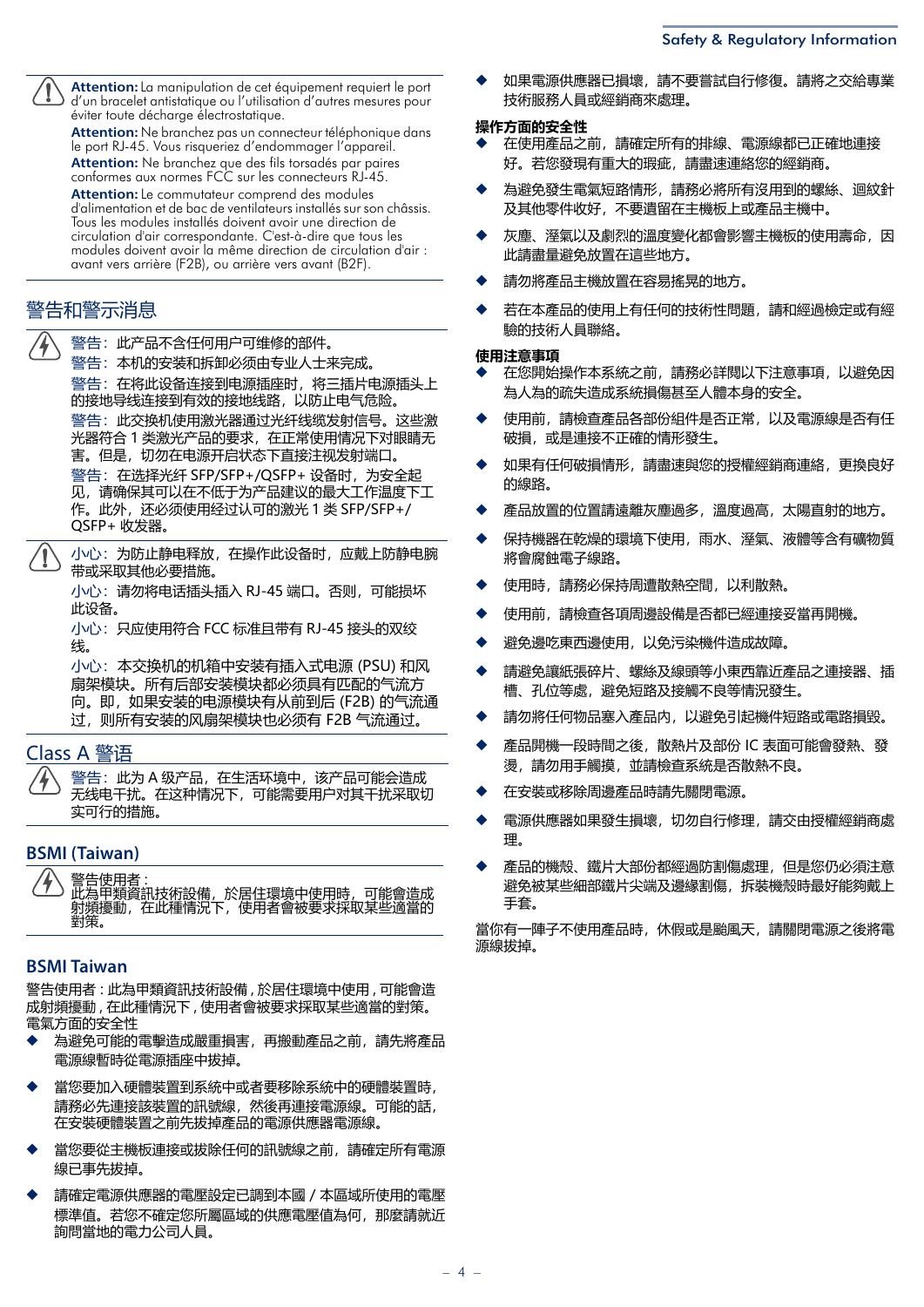| 限用物質含有情況標示聲明書<br>Declaration of the Presence Condition of the Restricted Substances Marking                                                                                |                         |           |                         |                                                           |               |                 |  |  |
|----------------------------------------------------------------------------------------------------------------------------------------------------------------------------|-------------------------|-----------|-------------------------|-----------------------------------------------------------|---------------|-----------------|--|--|
| 設備名稱:乙太網路交換器                                                                                                                                                               |                         |           | 型號 ( 型式 ) : AS4630-54TE |                                                           |               |                 |  |  |
| <b>Equipment Name</b>                                                                                                                                                      | Type Designation (Type) |           |                         |                                                           |               |                 |  |  |
| 單元 Unit                                                                                                                                                                    |                         |           |                         | 限用物質及其化學符號 Restricted substances and its chemical symbols |               |                 |  |  |
|                                                                                                                                                                            | 鉛<br>(Pb)               | 汞<br>(Hq) | 鎘<br>(Cd)               | 六價鉻<br>$(Cr^6)$                                           | 多溴聯苯<br>(PBB) | 多溴二苯醚<br>(PBDE) |  |  |
| 電路板組件 PCBA                                                                                                                                                                 |                         |           | ∩                       |                                                           |               |                 |  |  |
| 風扇 Fan                                                                                                                                                                     |                         |           | ∩                       |                                                           | ∩             | ∩               |  |  |
| 散熱器 Heatsink                                                                                                                                                               | ∩                       | ∩         | ∩                       | ∩                                                         | ∩             | ∩               |  |  |
| 機殼 Chassis                                                                                                                                                                 |                         |           | ∩                       |                                                           | ∩             | ∩               |  |  |
| 組合線 Cable Assembly                                                                                                                                                         | ∩                       |           | ∩                       |                                                           | ∩             | ∩               |  |  |
| 電源線 Power cord                                                                                                                                                             | ∩                       |           | ∩                       |                                                           | ∩             | ∩               |  |  |
| 電源供應器 Power Supply                                                                                                                                                         |                         |           | ∩                       |                                                           | ◠             | ∩               |  |  |
| 考 1. "超出 0.1 wt %" 及 "超出 0.01 wt %" 係指限用物質之百分比含量超出百分比含量基準值。<br>備<br>$N \sim 1$ . "Eveneding 0.1 ut $9''$ and "eveneding 0.01 ut $9''$ indicate that the perceptage content |                         |           |                         |                                                           |               |                 |  |  |

N o t e 1: "Exceeding 0.1 wt %" and "exceeding 0.01 wt %" indicate that the percentage content<br>of the restricted substance exceeds the reference percentage value of presence condition.

<mark>備 考 2. "○"係指該項限用物質之百分比含量未超出百分比含量基準值</mark>。

N o t e 2: " O " indicates that the percentage content of the restricted substance does not<br>exceed the percentage of reference value of presence.

□<br>備 考 3. "-"係指該項限用物質為排除項目。

N o te  $3:$  The " $-$ " indicates that the restricted substance corresponds to the exemption.

#### **产品内含危害物质揭露表**

| <b>Products contain hazardous substances exposing table</b> |                                     |           |           |                    |               |                  |  |  |
|-------------------------------------------------------------|-------------------------------------|-----------|-----------|--------------------|---------------|------------------|--|--|
|                                                             | 危害物质项目 Hazardous Substances Project |           |           |                    |               |                  |  |  |
| 零部件名称 Component Name                                        | 铅<br>(Pb)                           | 镉<br>(Cd) | 汞<br>(Hg) | 六价铬<br>$(Cr^{6+})$ | 多溴联苯<br>(PBB) | 多溴二苯乙醚<br>(PBDE) |  |  |
| 固态硬盘模块 SSD Module                                           | ×                                   | ∩         | Ω         | ∩                  |               |                  |  |  |
| 动态随机存取内存模块 SDRAM Module                                     | $\times$                            | ∩         | ∩         | ∩                  | ∩             |                  |  |  |
| 二极管 Diode                                                   | $\times$                            | ∩         | Ω         | ∩                  | Ω             | ∩                |  |  |
| 场效应晶体管 Mosfet                                               | $\times$                            | ∩         | Ω         | ∩                  | ∩             | ∩                |  |  |
| 石英震荡器 Crystal                                               | $\times$                            | ∩         | ∩         | ∩                  | ∩             | ∩                |  |  |
| 电压转换集成电路 Regulator                                          | $\times$                            | ∩         | ∩         | ∩                  | ∩             |                  |  |  |
| 风扇 Fan                                                      | $\times$                            | Ω         | Ω         | ∩                  | ∩             | ∩                |  |  |
| 螺丝 Screw                                                    | $\times$                            | Ω         | ∩         | ∩                  | ∩             | ∩                |  |  |
| 间隔柱 Spacer                                                  | $\times$                            | ∩         | Ω         | ∩                  | ∩             | ∩                |  |  |
| 支撑柱 Stand                                                   | $\times$                            | ∩         | ∩         | ∩                  | ∩             |                  |  |  |
| 电源供应器 Power supply                                          | ×                                   | ∩         | Ω         | ∩                  | ∩             |                  |  |  |
| 电阻 Resistor                                                 | $\times$                            | ∩         | ∩         | ⌒                  |               |                  |  |  |

本表格依据 SJ/T : 11364-2014 的规定编制。

Ȗ : 㺞⽰↚䜞Ԭֵ⭞Ⲻᡶᴿੂ㊱ᶆᯏѣ↚〃ᴿ∈ᡌᴿᇩ⢟䍞Ⲻ䠅ൽքӄ GB/T 26572-2011 㿺ᇐⲺ䲆 制要求。

 $\bigcirc$ : Indicates the toxic or hazardous substance content of the part (at the homogenous material<br>level) is lower than the threshold defined by Requirements for Concentration Limits for Toxic or<br>hazardous Substances in El

h: 㺞⽰↚䜞Ԭֵ⭞Ⲻ㠩ቇж〃ੂ㊱ᶆᯏѣθ↚〃ᴿ∈ᡌᴿᇩ⢟䍞Ⲻ䠅儎ӄ GB/T 26572-2011 㿺ᇐ 的限制要求。

X: Indicates the toxic or hazardous substance content of the part (at the homogenous material level)<br>is over the threshold defined by standard of GB/T 26572-2011 ("Contained" toxic or hazardous<br>substances). Suppliers can

除非另外特别的标注,此标志为针对所涉及产品的环保使用期标志,某些零部件会有一个不同的环保使用期(例如,电池单元模块)贴在其产品上。此环保使用期限只适用于产品是在产品手册中所规定的条件下工作。<br>一个不同的环保使用期(例如,电池单元模块)贴在其产品上。此环保使用期限只适<br>用于产品是在产品手册中所规定的条件下工作。<br>The Environment- Friendly Use Period (EFUP) for all enclosed pro